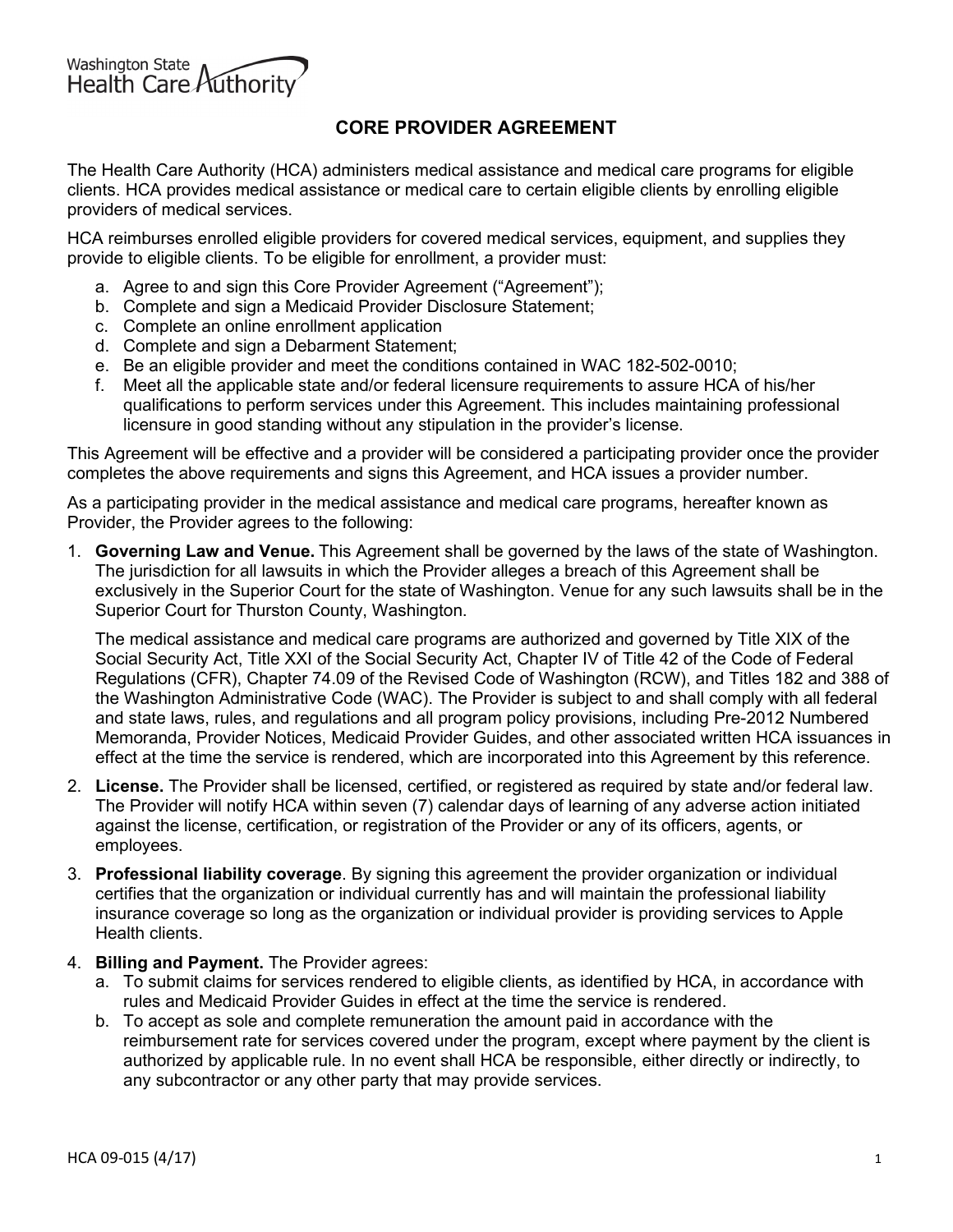- c. To be held to all the terms of this Agreement even though a third party may be involved in billing claims to HCA. It is a breach of this Agreement to discount client accounts (factor) to a third party biller or to pay a third party biller a percentage of the amount collected.
- 5. **Disclosure.** At the time the provider enters into this Agreement, or renews this Agreement, or at any time upon request by HCA or the federal Department of Health and Human Services, the Provider agrees to submit full and complete disclosure of the following:
	- a. Ownership and control information as required by 42 CFR § 455.104;
	- b. Information related to business transactions as required by 42 CFR § 455.105;
	- c. Information on persons convicted of crimes as required by 42 CFR § 455.106; and
	- d. Any denial, termination, or lack of professional liability coverage, or any change in professional liability coverage, including restrictions, modifications, or discontinuing coverage.

At any time during the course of this Agreement, the Provider agrees to notify HCA of any material and/or substantial changes in information contained on the Medicaid Provider Disclosure Statement given to the HCA by the Provider. This notification must be made in writing within thirty (30) calendar days of the event triggering the reporting obligation. Material and/or substantial changes include, but are not limited to changes in:

- a. Ownership;
- b. Licensure;
- c. Federal tax identification number;
- d. Additions, deletions, or replacements in group membership; and
- e. Any change in address or telephone number.
- 6. **False Claims Act Education**. If the Provider receives annual Medicaid payments of \$5 million or more, the Provider must comply with the requirements of 42 USC § 1396a(a)(68).
- 7. **National Provider Identifier (NPI)**. The Provider must provide its NPI to HCA (if eligible for an NPI) and include its NPI on all claims submitted.
- 8. **Inspection; Maintenance of Records.** For six (6)-years from the date of services, or longer if required specifically by law, the Provider shall:
	- a. Keep complete and accurate medical and fiscal records that fully justify and disclose the extent of the services or items furnished and claims submitted to HCA.
	- b. Make available upon request appropriate documentation, including client records, supporting material, and any information regarding payments claimed by the Provider, for review by the professional staff within HCA or the U.S. Department of Health and Human Services. The Provider understands that failure to submit or failure to retain adequate documentation for services billed to HCA may result in recovery of payments for medical services not adequately documented, and may result in the termination or suspension of the Provider from participation in the medical assistance and medical care programs.
- 9. **Audit or Investigation.** Audits or investigations may be conducted to determine compliance with the rules and regulations of the program. If an audit or investigation is initiated, the Provider shall retain all original records and **supportive** materials until the audit is completed and all issues are resolved, even if the period of retention extends beyond the required 6-year period.
- 10. **Disputes.** Any party may initiate a dispute concerning this Agreement under the dispute resolution processes in Titles 182 and 388 WAC applicable to the specific subject matter of the dispute.

Neither party may dispute a termination of this Agreement for convenience or for loss of funding under Section 10 Termination.

11. **Termination.** HCA shall deny or terminate this Agreement for cause according to applicable WAC. Either HCA or the Provider may terminate this agreement for convenience at any time upon 30 calendar days' written notification to the other. In the event that funding from state, federal, or other sources is withdrawn, reduced, or limited in any way, HCA may terminate this Agreement. If this Agreement is